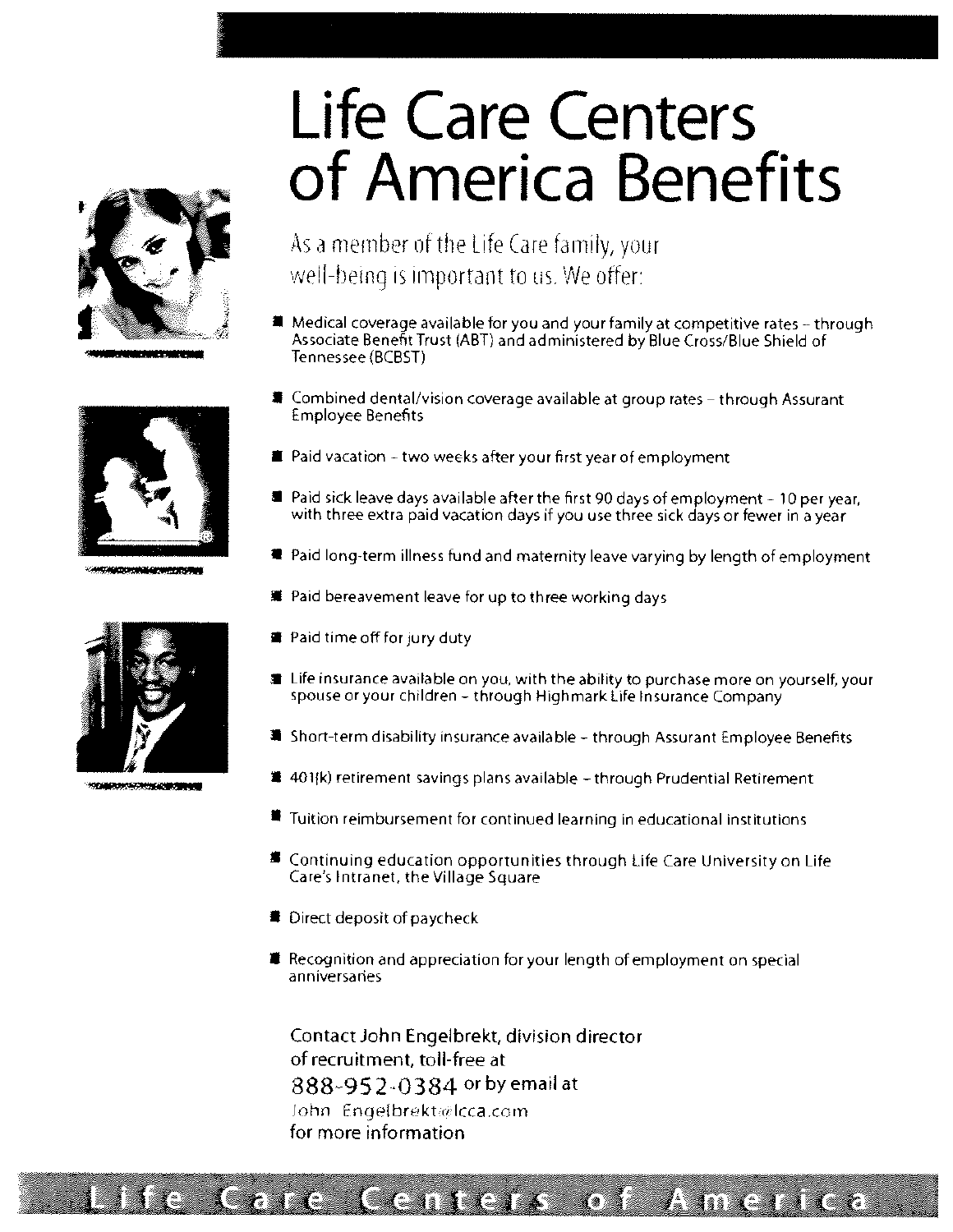# Who we are







ethic of treating people - residents, provide candidates with the best participate in stimulating, creativities<br>families, associates and others - with possible look at us! activities that enhance daily families, associates and others - with possible look at us! activities that enhance daily<br>compassion, dignity and respect in compassion, dignity and respect in responsibilities and may lead to the provision of quality care and responsibilities and to the provision of quality care and responsibilities and to the provision of quality care and resp the provision of quality care and Therapist Referral services to those who need them. Incentive Programs

## and assistants:

- 
- Diverse caseloads including Student Programs eastemiobs@lcc<br>contratient, home care and even We maintain clinical affiliations with 1-866-611-8484 outpatient, home care and even
- 
- 
- Sufficient funding for clinical<br>1800-800-800-850-850-8816-800-850-88160-8<br>1800-850-800-8160-88160-88160-88160-88160-850-8816  $m$ aterials – no out-of-pocket
- Incouragement and support for our therapists and verify the (CO, NM, HI, WY)<br>professional development "rumors" for yourself! mountainstatesic
- **Strong emphasis on clinical 1-800-507-7116**<br>
1-800-507-7116<br>  $\alpha$  vality and patient outcomes Continuing Education
- quality and patient outcomes Continuing E<br>Support for the integration of Sponsorship
- Strong advocacy for residents 1-877-272-1366<br>Treatment options for all life Care is as interested in you
- 
- 

## In-house rehabilitation Career C.A.R.E. 1-888-952-0384 department directed and (Continuum of Associate<br>supported by therapists! Rehabilitation Experiences)

- Southeastjobs@leca.com Services Manager<br>Son site is a therapist sontinuum of experiences is the same solution site is a therapist
- 
- supports larger geographic
- experiment gas gregory.com<br>areas 1-888-315-6740<br>Comorate resources for dinical The Student Experience **• Corporate resources for clinical practice, outpatient services,**

Life Care supports a full on-staff The Professional Experience<br>team of therany recruiters to ensure. Designed to provide newly team of therapy recruiters to ensure Designed to provide new<br>staffing peer's are met mickly and graduated dinicians and staffing needs are met quickly and appropriately. **Example 19 professionals coming to long term** 

Refer-a-friend incentives available. Ready to learn more<br>We like our workplace so much, we about Life Care? What we offer therapists We like our workplace so much, we about Life Co.<br>And assistants: The Mour friends Medicular Seatern Division

pediatrics at some locations many therapy training programs I Genuinely mission-driven nation-wide to promote long-term Heartland Division care as a viable option for clinical (MO, MI, IN, KY, KS, NE)<br>internships. heartlandiobs@lcca.com • Stability with full caseloads internships, heartlandjobs@kca.com heartlandjobs@k<br>• Sufficient funding for clinical

expenditures Opportunities to meet some of Mountain States Division

• Support for the integration of Sponsorship Support for the integration of Sponsorship Support (MA, RI, PA, OH, MI) new rehabilitation technology Frequently sponsor internal oppor- (MA, RI, PA, OH, MI)<br>into clinical practice strates for therapists and assistants northeastjobs@lcca.com tunities for therapists and assistants

Life Care is as interested in you<br>**after** you join us as we are patients regardless of payer after you join us as we are Northwest Division • Strong restorative programs before you join us! (WA, OR, ID)

This continuum of experiences is I Regional Rehab Director designed to ensure your success in<br>supports local geographic area this dynamic setting - no matter this dynamic setting – no matter Southwest Division<br>what your level of experience or (CA, AZ, NV, UT) • Divisional Rehab Director what your level of experience or (CA, AZ, NV, UT)<br>• supports larger genoranhic previous clinical environment southwestiobs@lcca.com

Designed to provide the student home heaith services and witha structured, supportive, recruitment quality clinical environment.

> care from other settings with <sup>a</sup> comprehensive introduction.

Life Care's corporate culture is Career Connection The Advanced Experience<br>corporated in the Judeo-Christian A series of programs designed to An opportunity for associates to A series of programs designed to An opportunity for associates to an opportunity for associates to  $\lambda$ 

I In-house rehab (TX, TN, GA, NC SC)

mountainstatesjobs@Icca.com

northwestjobs@kca.com

supported by therapists! Rehabilitation Experiences) Southeast Division (FL)<br>
Behabilitation Songsor Manager

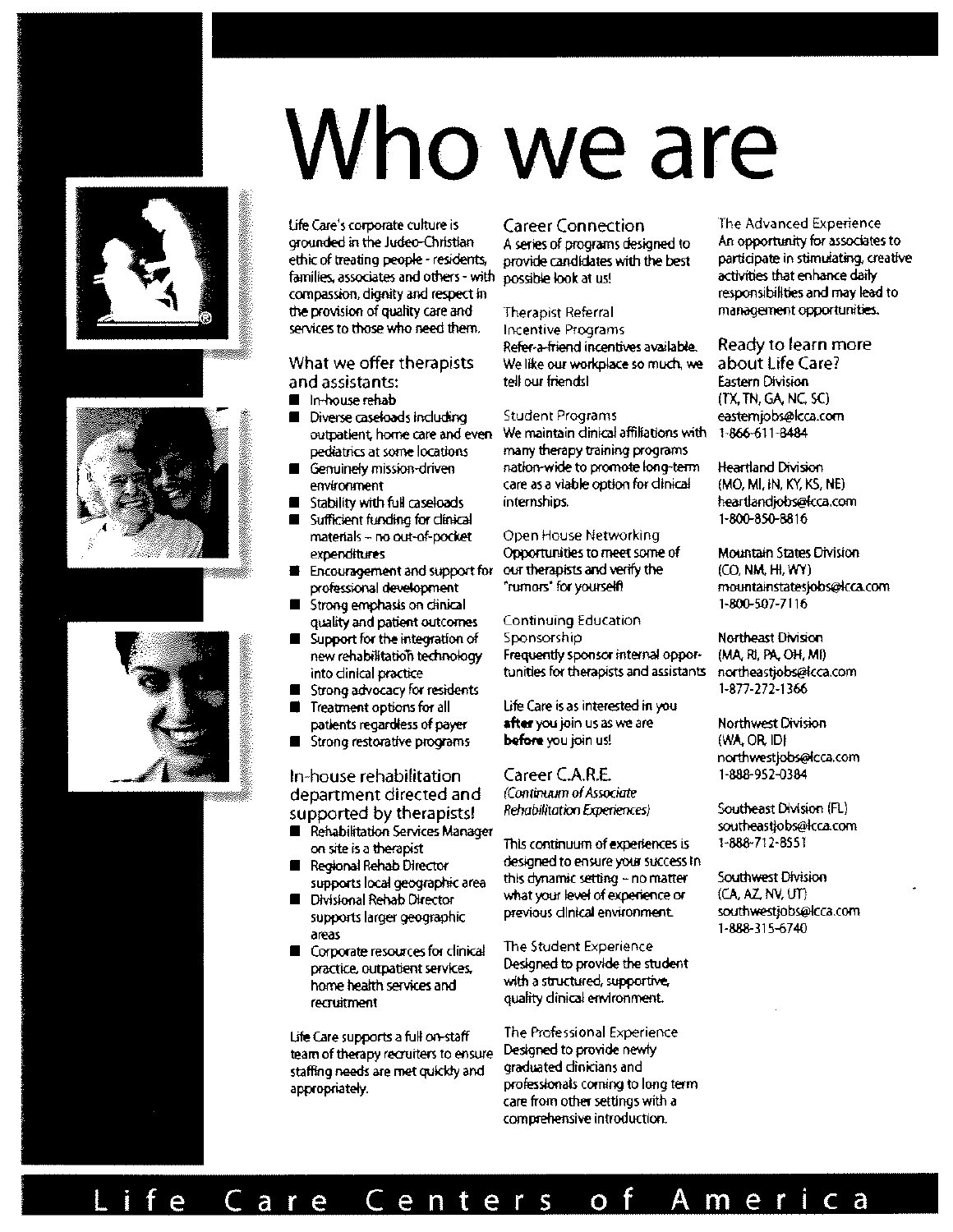# Where we are

ميّة.<br>م≀ ٣

Scottsdale (2) \Mnter Haven Anon

Canon City C,awfordsville Bridgeton Rock Vancouver Carbondale Evansville Brookfield Centerville Greeley Mitchell Humansville Copper Basin<br>Lakewood (2) Muncie – St. Louis – East Ridge Lakewood (2) Muncie St. Louis East Ridge Littleton New Albany Sullivan Elizabethton<br>Longmont Rensselaer Waynesville Gray U, Longmont Rensselaer Waynesville<br>Pueblo (2) Rochester Salida Valparaiso (2) NEBRASKA Jefferson City

Allamonte Springs KANSAS NEVADA Rutledge [stero Andover Las Vegas (2) Sparta Hohiard Burlington Reno Tuilahama JacKsonville {2 Kansas City Wartburg Lauderhill **Contact Osawatomie** Lecanto Cverland Park Farmington Melbourne Seneca New Port Richey Wichita

#### Chandler Orlando Bardstown Banner Elk Corpus Christi (2) Glendale (2) Palm Bay Elkhorn City Hendersonville Fort Worth (3) Globe Pensacola La Center Houston 2) Mesa 2) Port St. Lucie Manchester OHIO Piano Payson Punta Gorda Morehead Columbus Peoria Sarasota Paducah Elyria UTAH Phoenix 2) Tallahassee Medina Bountiful Prescott West Palm Beach (3) MASSACHUSETTS Westlake Salt Lake City

Sun City Lewiston Columbia Puyallup Vista Post Fall, MICHIGAN H1ton Head Ricb!and Sandpoint Plainwell Plainwell<br>Twin Falls Riverview (2) Ritter Reattle Seattle

West West Lafayette Elkhorn<br>Whiting Cmaha

Sierra Vista Attleboro DREGON VIRGINIA Tucson (3) GEORGIA Auburn Coos Bay New Market Yuma Lawrenceville (2) Fitchburg Eugene Thomasville Leominster McMinnville WASHINGTON CALIFORNIA Littleton Bothell Barstow HAWAII Lynn PENNSYLVANIA Federal Way (2)<br>Bellflower Hilo (2) New Bedford Honey Brook Friday Harbor Bellflower Hilo (2) New Bedford Honey Brook Corona Kapolei North Billerica Gig Harbor Escondido Kona Plymouth RHODE ISLAND Kennewick Garden Grove Raynham Providence 2) Kirkland La Habra IDAHO Scituate Marysville La Mirada (2) Boise (3) Stoneham SOUTH Mt. Vemon Lake Forest Coeur dAlene West Bridgewater CAROLINA PortTownsend Norwalk Idaho Falls Wilbraham Charleston Port Orchard

ARIZONA Ocala KENTUCKY NORTH CAROLINA TEXAS

Alarnosa 2) Athens Sedro Woolley Aurora (2) INDIANA MISSOURI Bruceton-HoIow Spokane Colorado Springs Fort Wayne Cape Gtrardeau Chattanooga (3) WYOMING<br>Denver (3) Cape Carrollton Ceveland Casper Denver 3) Indianapolis Carrollton C!ev&and Casper Evergreen LaGrange Chesterfield Collegedale Cheyenne Fort Morgan Michigan City Grandview Columbia Sheridan Greeneville (2)<br>Pueblo (2) Rochester Greeneville Maryville FLORIDA Morristown (2)

**COLORADO** Twin Falls Riverview (2) **TENNESSEE** Seattle Seattle<br>Alamosa (2) Athens Sedro Woolley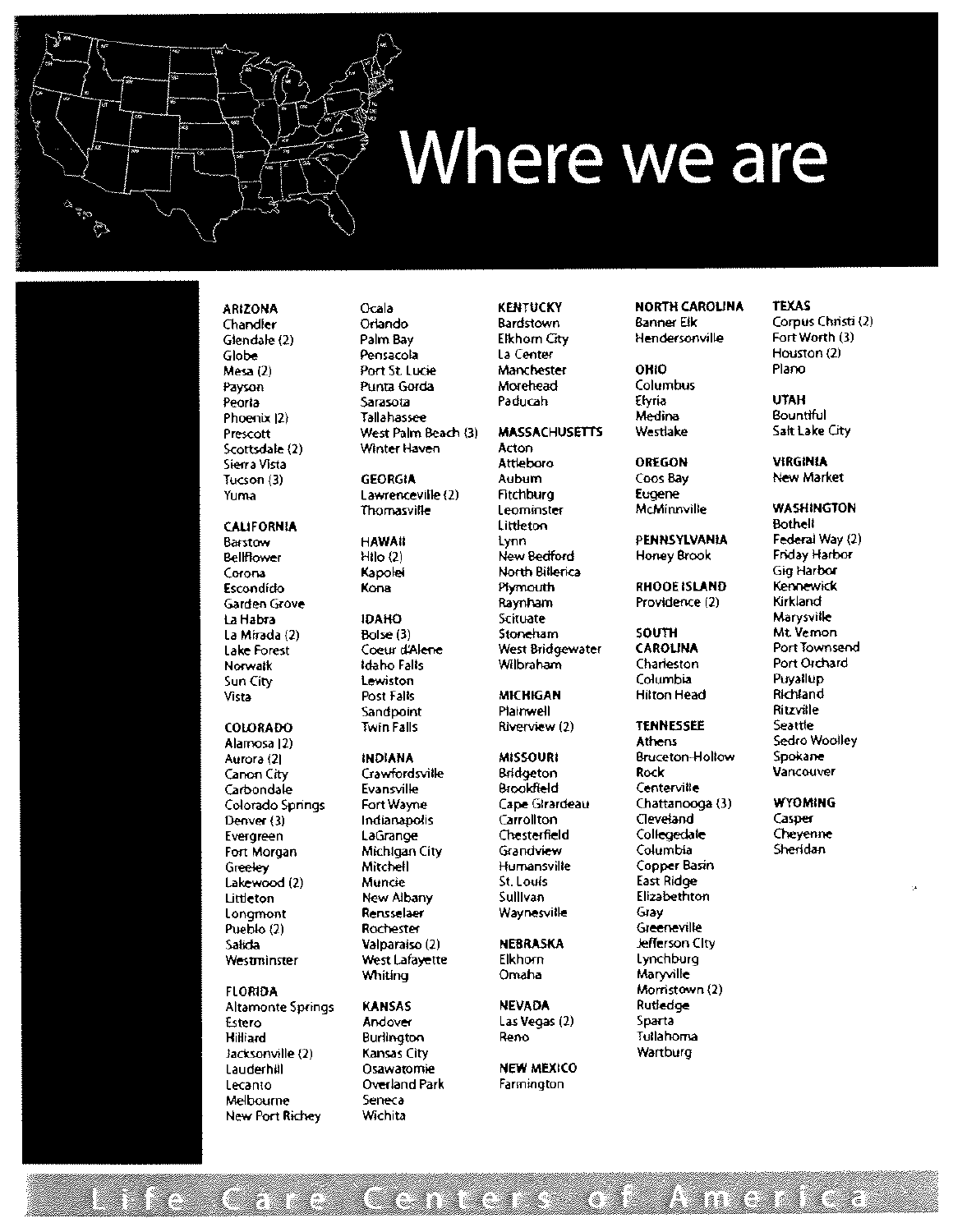



# Work Smart With Life Care Centers of America

## Your education is important to us, and we want to make it easy for you to learn!

#### Enjoy the fruits of your education without the setbacks of paying off loans for years to comel

#### Student loan payback program

With a commitment of a year or longer, therapists may receive up to \$5,000 per year for up to three years toward paying off student loans.

#### Feel confident at work through updated skills!

#### Continuing education opportunities

Besides standard training, Life Care provides therapists with a variety of options to continue their learning. Therapists may receive from \$400- \$500 <sup>a</sup> year for continuing education and may receive paid time off to attend educational sessions,

#### Further your career to reach your highest potential!

#### Tuition reimbursement

Life Care may reimburse college courses relevant to your career as <sup>a</sup> therapist. Reimbursement payment is at the discretion of the facility administrator.

Life Care Centers ofAmerica is committed to your education past, present and future.

### Contact John Engelbrekt, division director of recruitment, toll-free at 888-952-0384

or by email at John\_Engelbrekt@lcca.com for more information about our exciting programs.

www.kca.com/empl\_rehab.cfm



# ife Care Centers of America